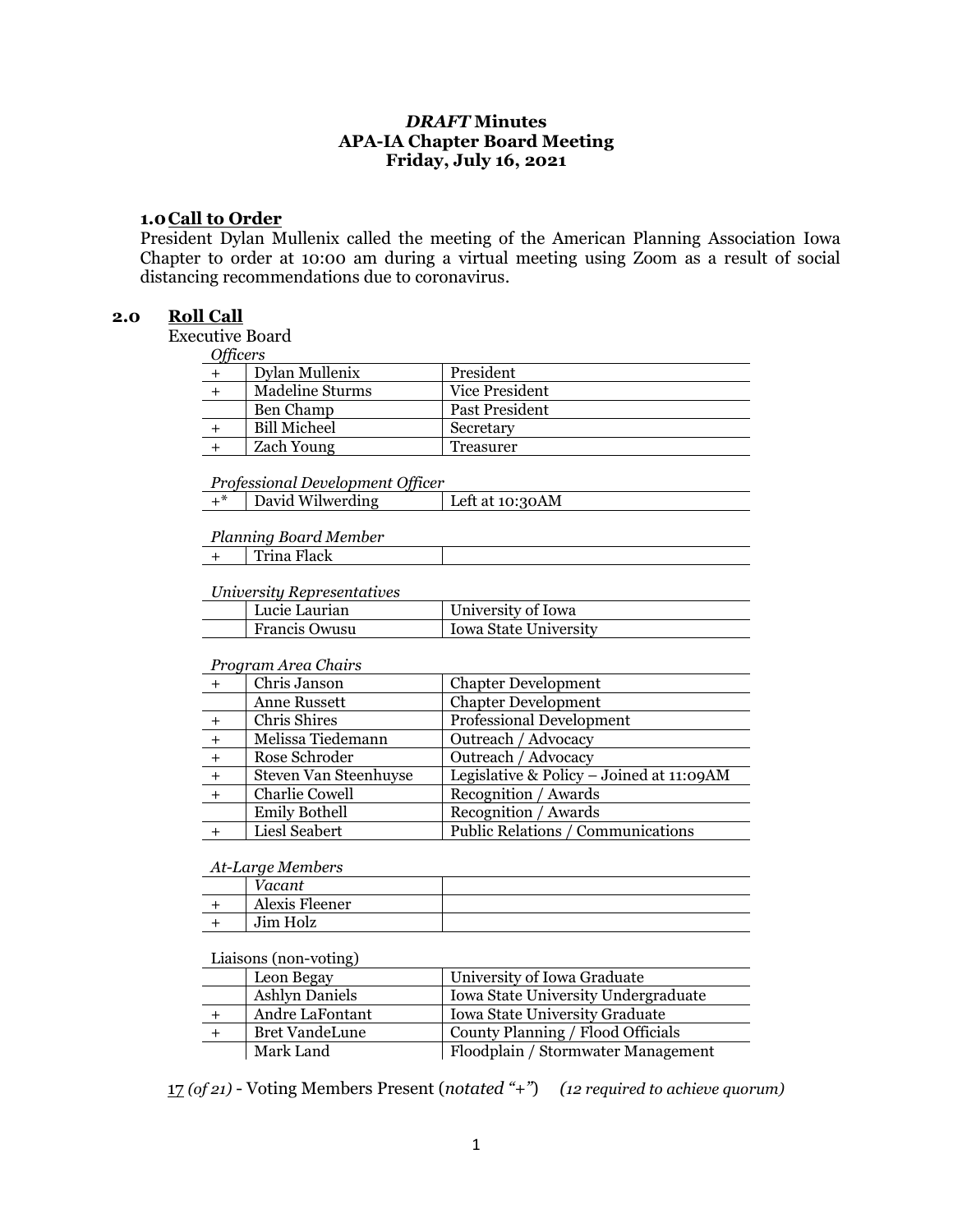# **3.0 Introduction and Welcoming of Any Guests/Others**

Dylan Mullenix recognized Tom Cope, Partner with Cope Murphy + CO, a lobbyist firm hired by the Iowa-APA chapter to assist with legislative priorities.

## **4.0 Approval of Agenda and Minutes**

- 4.1 Approval of Agenda for Friday, July 16, 2021. Mullenix asked for any amendments to the agenda and a motion for approval of the agenda as amended. *Motion by Holz, seconded by Sturms. Unanimous Approval.*
- 4.2 Approval of the Minutes, as read, from Friday, May 21, 2021. *Motion by Young, seconded by Holz. Unanimous Approval.*

## **5.0 APA Iowa Membership Forum/Input**

Mullenix opened the floor for membership input. No discussion.

# **6.0 Presentations**

6.1 State of Iowa Legislative Update

Tom provided an update on the legislative session and how it relates to the APA-IA chapter legislative priorities. Cope also indicated that he would be in touch with the Legislative Committee regarding some questions related to issues that have come up during the legislative session.

Holz asked about content of Senate File 619 and if the bill focused on funding only or if it impacted the rules and uses of the State Housing Trust Fund. Cope indicated that it simply changed the amount of funding (same with the Brownfield Program).

Mullenix asked Micheel if the group had achieved a quorum. Micheel responded that the group had achieved a quorum and Mullenix moved back to items 4.1 and 4.2 on the agenda.

## 6.2 APA Climate Champions Program

Mullenix introduced Allison Van Pelt who is the Climate Champion for Iowa (APA). Van Pelt provided a history of the APA Climate Champions Program her appointment as a Climate Champion for Iowa. Van Pelt provided an explanation of the Program and the Sustainable Communities Division of APA.

# **7.0 Business Items**

7.1 Consideration of submitting 2021 CPC (Chapter President's Council) Grant application to fund the DEI Board Training

Mullenix provided information on the annual grant cycle and indicated that, even though the Chapter has budgeted for the DEI training, it makes sense to apply for funding for the training. Mullenix asked for questions and/or a motion to apply. *Motion by Schroder, seconded by Janson. Unanimous Approval.*

7.2 DEI Committee Recommendation to begin APA-IA Chapter by-law amendment process

Fixmer-Oraiz provided an overview of the DEI Committee and provided a recommendation for the Board to have two permanent position for members of the DEI Committee and that the positions be held by individuals who are, for example, people of color, LBGTQ+, people with disabilities, and/or immigrants. Fixmer-Oraiz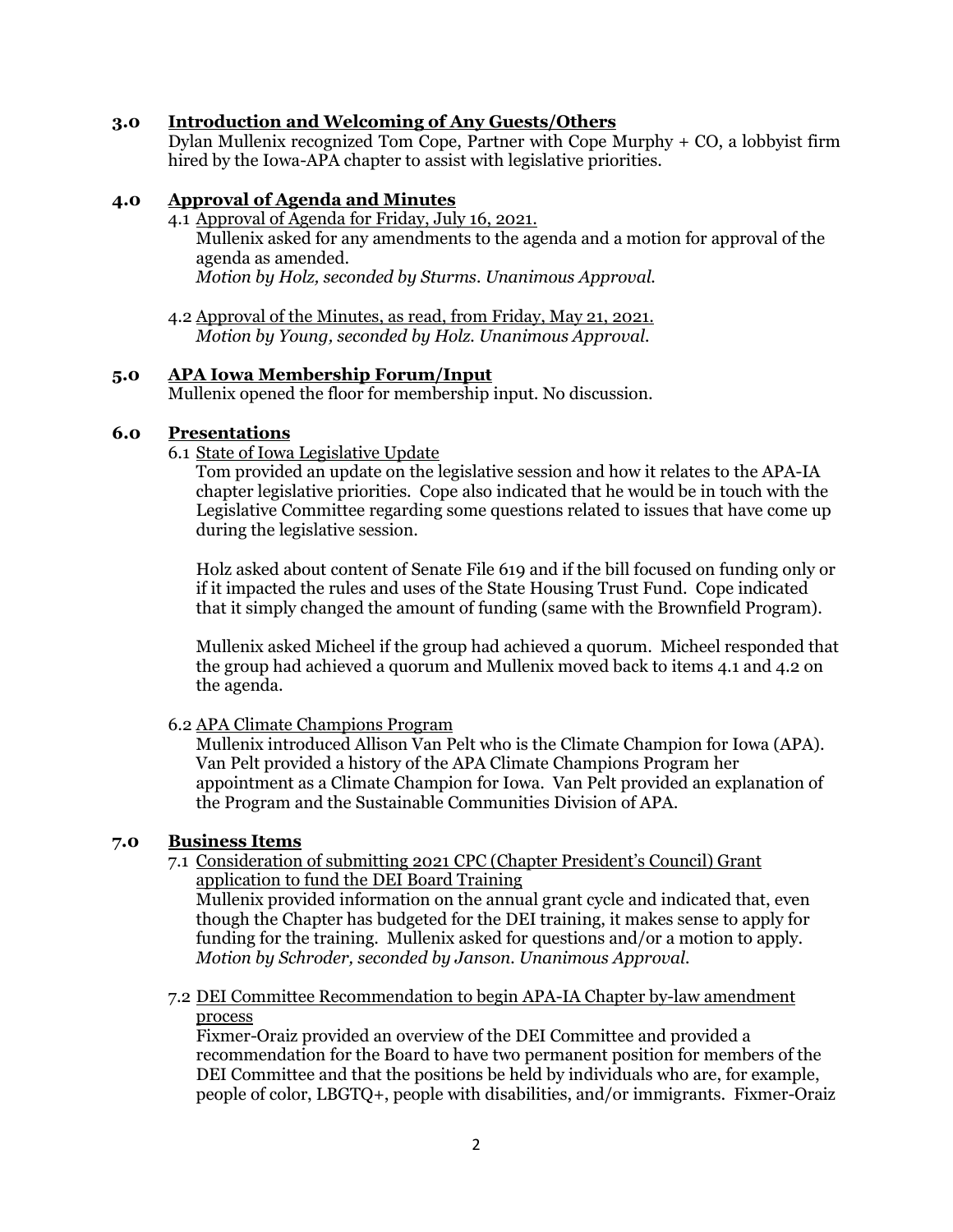also provided a recommendation from the DEI Committee that the Board membership reflect the State's demographics (i.e. 15% non-white and 85% white). Mullenix added that looking at our organizational structure was a part of our annual work plan and that this discussion is a good time to look at our by-laws and organization structure as well. Micheel volunteered to work on the by-laws and Mullenix asked for additional individuals to work on the by-laws. Young and Siebert also volunteered. Mullenix asked for members of the DEI Committee to volunteer as well.

Mullenix indicted that we may not need a vote on the recommendations at this point, however, Mullenix asked if Board members were supportive of creating Board positions specifically for DEI Committee members. Young and Micheel voiced support. Holz voiced support for one position and questioned the need for two positions in case additional committees are formed that recommend a permanent Board position from that Committee.

Mullenix wants the by-law committee to look at number of board members from DEI in the context of the overall size of the Board.

Delp added that the DEI Committee had finalized training and the application for a call for an additional member of the Committee.

# **8.0 Discussion Items**

8.1 Recommendation from APA-IA Nominating Committee for election slate of candidates for APA-IA

Tiedemann indicated that the Nominating Committee approved the slate of candidates which included:

- Sturms: President
- Seabert: Vice-President
- Young: Treasurer
- Secretary: Micheel

## 8.2 2021 APA-IA Conference in Des Moines

Sturms indicated that the conference committee is moving forward. The presentation proposals are in and a group is selecting those. Sturms moved forward with keynote speakers. Micheel provided an explanation of the idea to have the Executive Director of NACOLE to be the keynote speaker. Sturms went on to conclude the update about the conference (i.e. mobile tours, schedule, registration, progressive dinner prices, reception location, etc.).

Sturms mentioned that the location for the 2022 conference is Ottumwa and APA-IA will be putting out an RFP for future conference locations after the conference in October.

8.3 Chapter Demographic Information Presentation

Mullenix shared the information provided by APA National on chapter demographics and indicated that the information is available.

## 8.4 APA-IA Board Meeting Attendance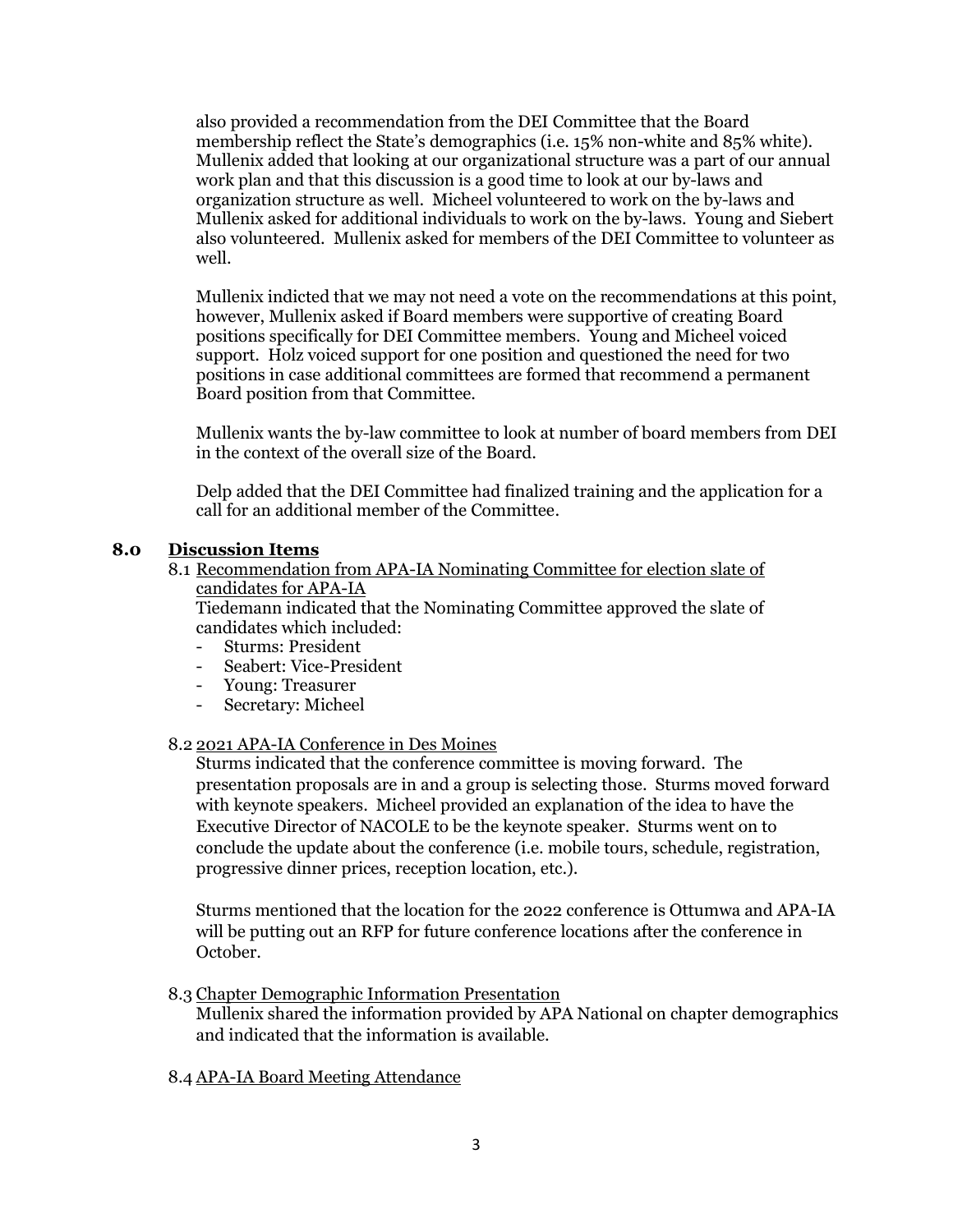Mullenix kicked-off discussion of in-person vs. virtual Board meetings. One idea is to hold some amount of virtual meetings and some in-person throughout the year. Holz encouraged hybrid meetings and in-person meetings.

Young indicated that some discussion amongst the Officers had occurred about completing a comparative analysis of attendance pre and "post" Covid.

Micheel indicated a desire to hold the goal setting meeting in-person along with at least one other Board meeting in-person based less time required for participation.

Young agreed and indicated that hybrid meetings create challenges due to the unknown of in-person and virtual attendance.

Schroder indicated that she is an advocate for in-person meetings, though we should consider holding the Board meeting in winter months virtually to avoid hazardous winter travel conditions.

## **Officers Reports**

9.1 President (Mullenix)

Mullenix mentioned that he received an email from Charlie Nichols that he is stepping down from his At-Large roll. Mullenix suggested waiting until we have a better idea of the outcomes from the review of the by-laws and board size before we fill the position.

- 9.2 Vice President (Sturms) No report.
- 9.3 Immediate Past-President (Champ) No report.
- 9.4 Secretary (Micheel)

Micheel indicated that he would complete the pre/post Covid analysis of board meeting attendance and that he would organize the by-law committee meeting.

9.5 Treasurer (Young)

9.5.1 Chapter Treasurers Report – *Attachment-*

Young indicated that the Treasurer's Report was included in the agenda packet and provided highlights from the Report. Young did indicate that the Chapter is coming up short on annual sponsorships.

*Motion to receive and accept the Treasurer's Report by Micheel, seconded by Sturms. Unanimous Approval.*

## **10.0 Executive Board Reports**

10.1 Professional Development (Wilwerding)

Mullenix explained that Wilwerding had to leave the meeting early, however, he provided information for Mullenix to share including:

- The chapter has 4 new AICP members.
- Wilwerding has been selected to serve on the Planning Advisory Committee for the University of Wisconsin, Madison.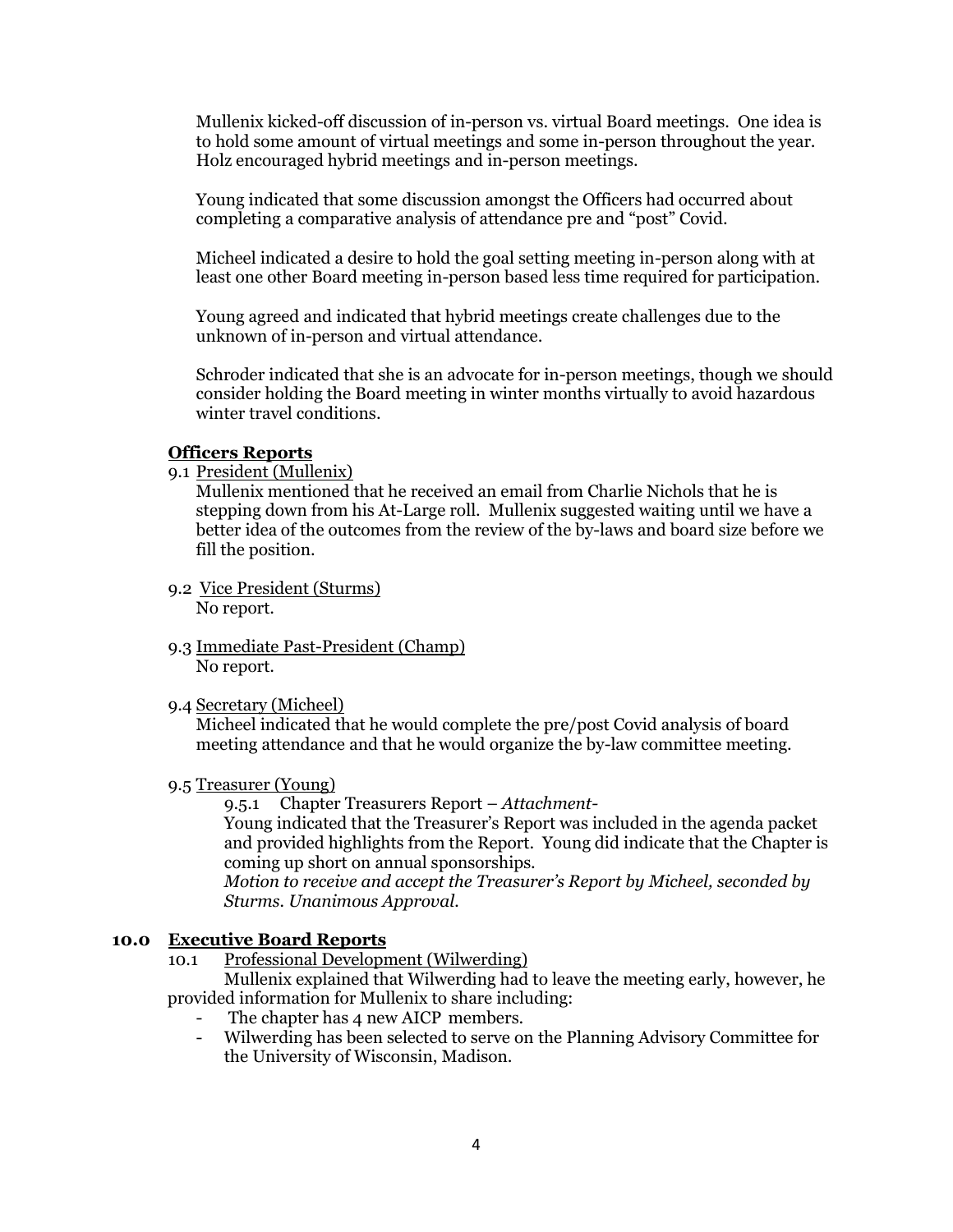- 10.2 Planning Board Member (Flack) No report.
- 10.3 University of Iowa (Laurian) No report.
- 10.4 Iowa State University (Owusu) No report.
- 10.5 At-Large Representative (Holz/Nichols/Fleener) Holz indicated that MSA has a webinar coming up on healthy neighborhoods if people want to sign up.
- 10.6 Chapter Development Program (Janson/Russett) No report
- 10.7 Professional Development (Cowell) Cowell indicated that he is working on DEI Committee work (i.e. mission, goals, initiatives) and discussed the Planning on Tap series.
- 10.8 Outreach / Advocacy Program (Schroder/Tiedemann) Schroder started a discussion about sharing events with APA's allied professional organizations and getting them on the same list on the APA-IA's website. Tiedemann – No report
- 10.9 Legislative and Policy Program (Van Steenhuyse)

Van Steenhuyse reported that the national APA is working on three new policy guides and Van Steenhuyse serves as the APA-IA delegate to the assembly at national and will try to get some information on those policy guides and how to provide input. Mullenix mentioned that Tom Cope suggested getting together with the Legislative Committee prior to the next legislative session. Van Steenhuyse indicated that he would also like to align with other professional organizations to work towards getting legislation passed. Mullenix asked if there were any legislators who we may want to give an award to. Van Steenhuyse said that he couldn't think of anyone off the top of his head.

- 10.10 Recognition / Awards Program (Bothell/Shires) Shires reported that they would be releasing the award nomination packets soon including the student poster contest. Shires also indicated that Nebraska will be our jury and vice versa.
- 10.11 Public Relations / Communication Program (Seibert) Seibert thanked everyone who submitted to the newsletter and indicated that the next newsletter will go out the last week in October. Seibert also mentioned that the chapter's Facebook page traffic is down and asked everyone to "like" the posts.
- 10.12 University of Iowa Graduate Program (Position vacant)  $N/A$
- 10.13 Iowa State University Undergraduate Program (Daniels) Not present